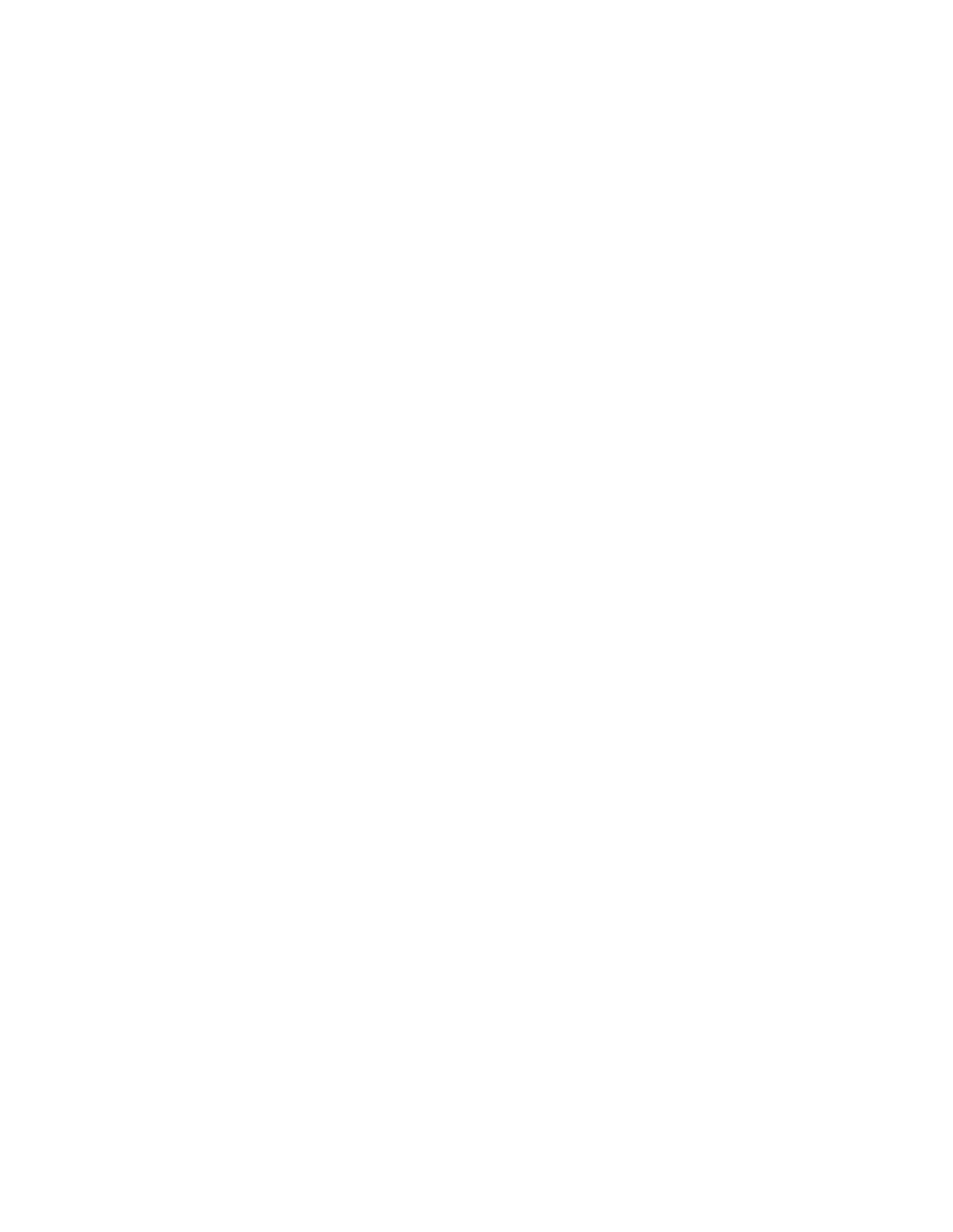



## **9.0 ORGANIZATIONS AND PERSONS CONSULTED**

## **LEAD AGENCY**

**City of Lake Forest** 25550 Commercentre Drive Lake Forest, California 92630

> *Ms. Gayle Ackerman, Director of Development Services Ms. Cheryl Kuta, Planning Manager Ms. Carrie Tai, AICP, Senior Planner*

### **APPLICANT'S REPRESENTATIVE**

#### **Baldwin and Sons**  610 West Ash, Suite 1500 San Diego, CA 92101

*Mr. Stephen M. Haase, AICP, LEED AP, Senior Vice President - Forward Planning*

## **PREPARERS OF THE ENVIRONMENAL IMPACT REPORT**

#### **RBF Consulting**

14725 Alton Parkway Irvine, California 92618-2069

> *Mr. Glenn Lajoie, AICP, Vice President/Planning/Environmental Services Mr. Eddie Torres, INCE, Project Manager Ms. Starla Barker, AICP, Senior Environmental Analyst Ms. Kristen Bogue, CEI, Environmental Analyst Ms. Rita Garcia, Senior Environmental Analyst Mr. Achilles Malisos, Manager of Air and Noise Studies Ms. Linda Bo, Graphic Artist and Document Preparation*

## **TECHNICAL CONSULTANTS**

**Site Designer/Engineer/Hydrology/Water Quality/Visual Simulations**

Hunsaker and Associates Three Hughes Irvine, California 92618

> *Mr. Joe Wightman Mr. Edward Mandich, P.E. Mr. Mohammed Rowther, RCE Mr. Daniel Gerkin, CPSWQ*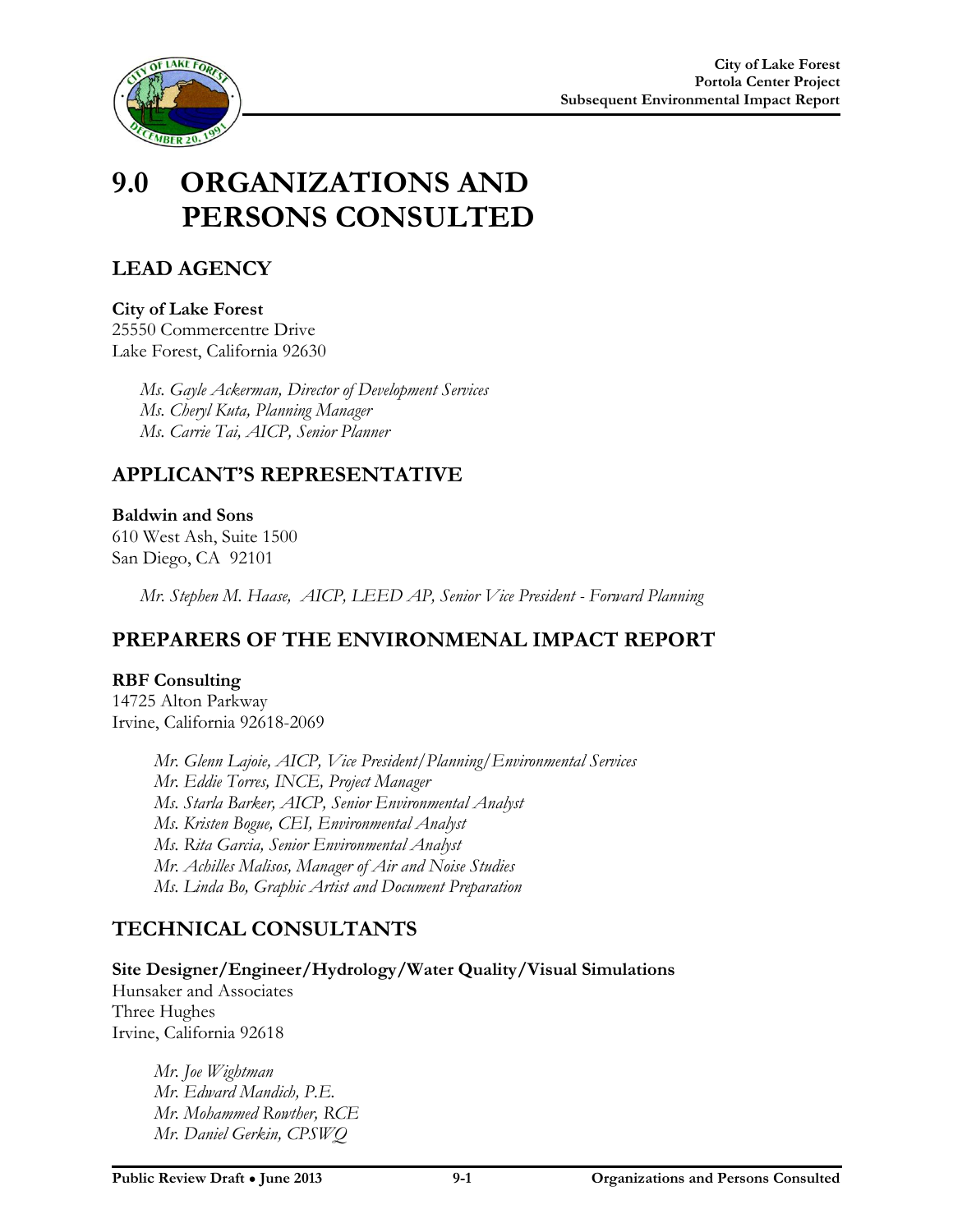

**Portola Center Area Plan** Design Fusion International. 32306 Cercle Beauregard Temecula, California 92591

*Mr. Robert Day*

#### **Biological Report and Noise Assessment**

Dudek and Associates 605 Third Street Encinitas, California 92024

> *Ms. June Collins Mr. Vipul Joshi Mr. Mike Komula*

**Preliminary Geotechnical Exploration Report** Geocon 6960 Flanders Drive San Diego, California 92121

> *Mr. John Hoobs, CEG Mr. Shawn Weedon, GE*

#### **Traffic Impact Study**

Wilson & Company 701 "B" Street, Suite 1220 San Diego, California 92121

*Mr. Marc Mizuta, PE, PTOE*

#### **Archaeology/Paleontology**

Brian F. Smith & Associates 14010 Poway Road, Suite A San Diego, California 92064

*Mr. Brian F. Smith*

#### **Phase I Environmental Site Assessment**

AECOM Technology Corporation 999 Town & Country Road,  $4<sup>th</sup>$  Floor Orange, California 92868

> *Mr. Robert Olsen, RG, REA II Ms. Marybeth Norgren, REA I*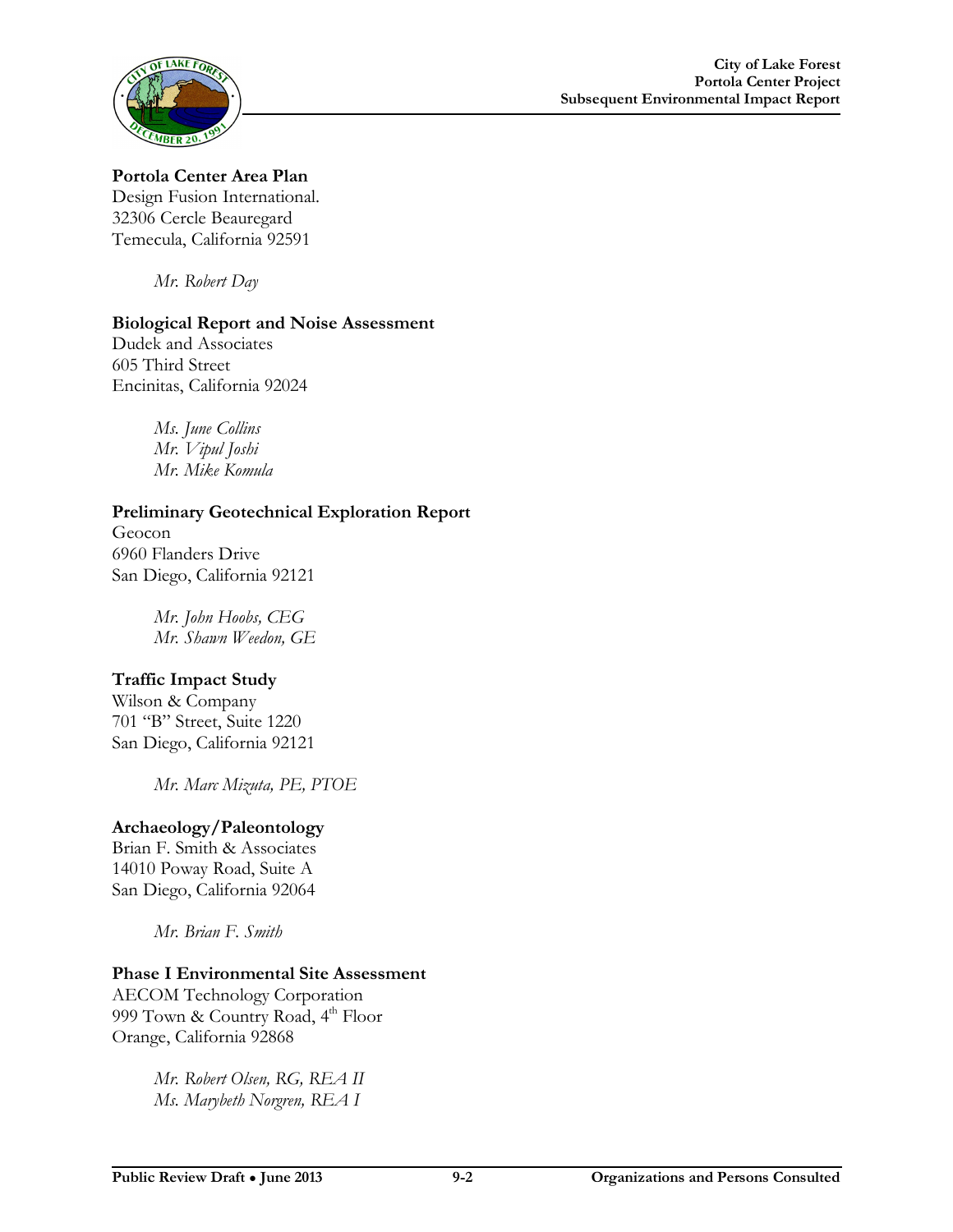

Anchor Environmental Consultants 8592 Acapulco Circle Huntington Beach, California 92646

*Mr. Thomas J. McKerr, REA*